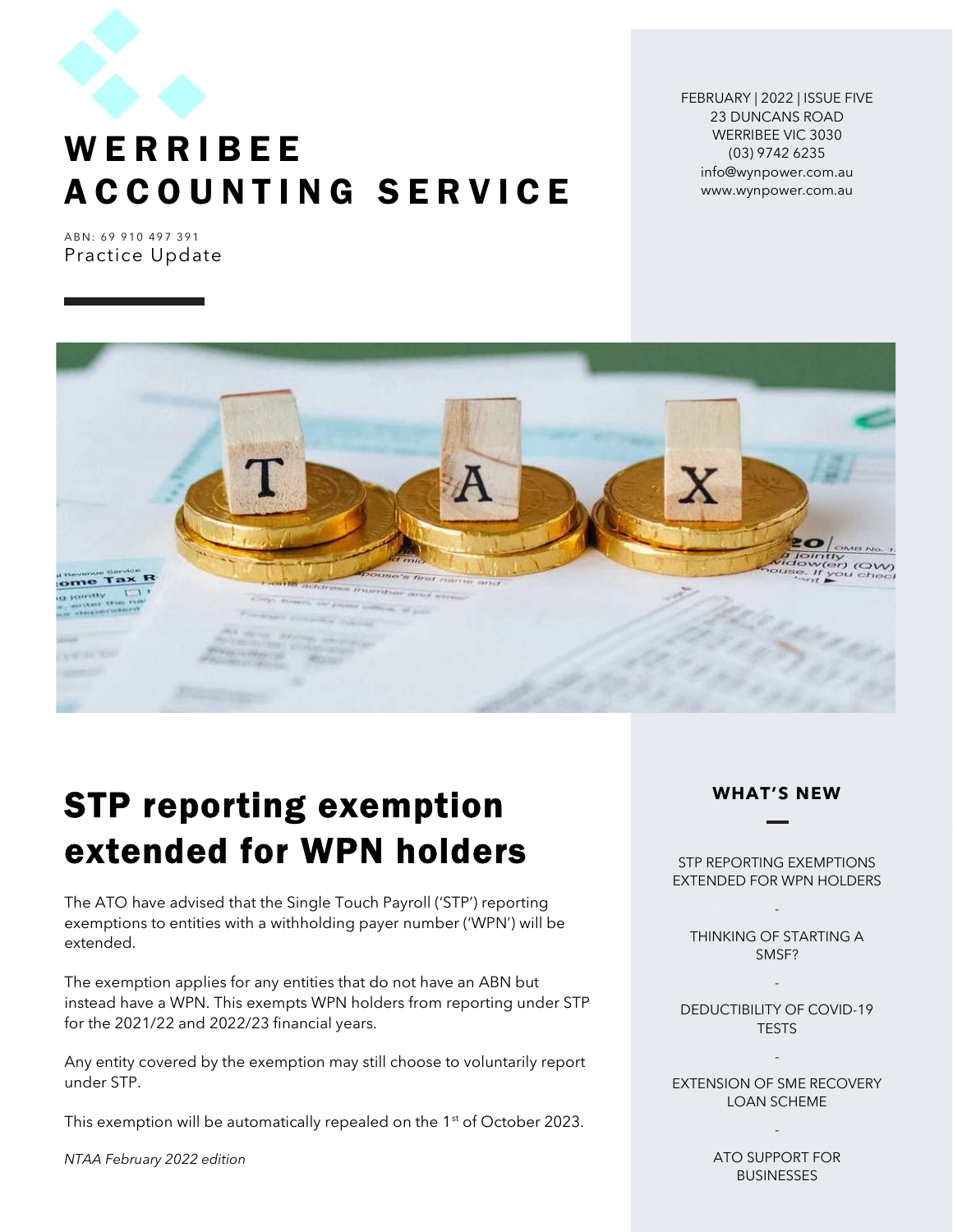# Thinking of starting an SMSF?

If you have been thinking about starting a self-managed super fund ('SMSF') the ATO has released a guide, Starting a Self-managed Super Fund, to help tax payers consider whether an SMSF is right for them. Topics in the guide include:

- What is an SMSF?
- Choosing a structure.
- An outline of the relevant obligations
- Registering an SMSF
- Getting professional advice

The guide also provides a checklist on the steps that must be undertaken in the initial stages of starting and running an SMSF.

This is the first in a set of three SMSF 'lifecycle' publications to help taxpayers understand each stage throughout the life of an SMSF.

The other guides 'running a self-managed super fund' and 'winding up a self-managed superfund' will be available in the future.

https://www.ato.gov.au/uploadedFiles/Content/SPR/downloads/StartingSMSF\_n75397. pdf



### RATs update…



The Australian government announced on the  $7<sup>th</sup>$  of February 2022 that they will ensure expenses incurred for the purchase of COVID-19 testing is tax deductible for testing taken to attend a place of work.

This will also mean fringe benefits tax will not be incurred by employees if they provide COVID-19 tests to their employees.

This measure is not law as of yet, we will provide more detailed advice and guidance once information is available.

In the interim, if you have incurred expenses for COVID-19 tests, you should keep a record of those expenses.

ATO website – RATs deductibility announcement